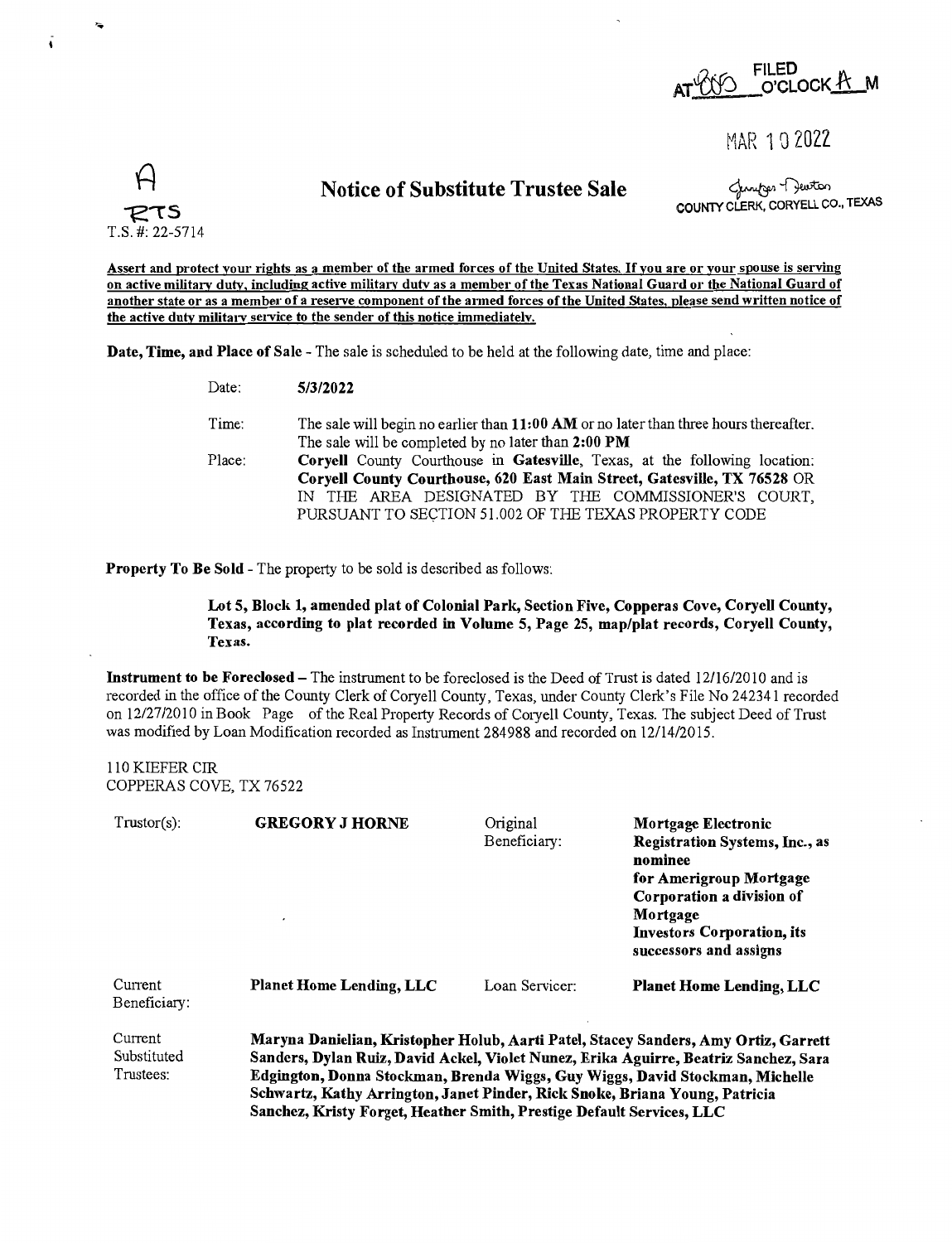T.S. #: 22-5714

i '

The Mortgage Servicer is authorized to represent the Mortgagee by virtue of a servicing agreement with the Mortgagee. Pursuant to the Servicing Agreement and Texas Property Code §51.0025, the Mortgage Servicer is authorized to collect the debt and to administer any resulting foreclosure of the property securing the above referenced loan.

**Terms of Sale** - The sale will be conducted as a public auction to the highest bidder for cash, subject to the provisions of the deed of trust permitting the beneficiary thereunder to have the bid credited to the note up to the amount of the unpaid debt secured by the deed of trust at the time of sale. Prospective bidders are strongly urged to examine the applicable property records to determine the nature and extent of such matters, if any. Pursuant to the Deed of Trust, the beneficiary has the right to direct the Trustee to sell the property in one or more parcels and/or to sell all or only part of the property. Pursuant to section 51.009 of the Texas Property Code, the property will be sold in "as is, where is" condition, without any express or implied warranties, except as to the warranties of title (if any) provided for under the deed of trust. Prospective bidders are advised to conduct an independent investigation of the nature and physical condition of the property. Pursuant to section 51.0075 of the Texas Property Code, the trustee reserves the right to set further reasonable conditions for conducting the sale. Any such further conditions shall be announced before bidding is opened for the first sale of the day held by the trustee or any substitute trustee.

**Type of sale** - The sale is a non-judicial deed of trust lien and security interest foreclosure sale being conducted pursuant to the power of the sale granted by the deed of trust executed by GREGORY J HORNE, AN UNMARRIED MAN. The real property and personal property encumbered by the deed of trust will be sold at the sale in accordance with the provisions of the deed of trust and as permitted by section 9.604(a) of the Texas Business and Commerce Code.

**Obligations Secured** - The deed of trust provides that it secures the payment of the indebtedness and obligations therein descnbed (collectively the "Obligations") including by not limited to (1) the promissory note in the original principal amount of \$75,749.00, executed by GREGORY J HORNE, AN UNMARRIED MAN, and payable to the order of Mortgage Electronic Registration Systems, Inc., as nominee

for Amerigroup Mortgage Corporation a division of Mortgage

Investors Corporation, its successors and assigns; (2) all renewals and extensions of the note; and (3) any and all present and future indebtedness of GREGORY J HORNE, AN UNMARRIED MAN to GREGORY J HORNE. Planet Home Lending, LLC is the current owner and holder of the Obligations and is the beneficiary under the Deed of Trust.

The sale will be made, but without covenant or warranty, expressed or implied, regarding title, possession, or encumbrances, to pay the remaining principal sum of the note(s) secured by the Deed of Trust, with interest and late charges thereon, as provided in the note(s), advances, under the terms of the Deed of Trust, interest thereon, fees, charges and expenses of the Trustee for the total amount (at the time of the initial publication of the Notice of Sale) reasonably estimated to be set forth below. The amount may be greater on the day of sale.

Questions concerning the sale may be directed to the undersigned or to the beneficiary:

**Planet Home Lending, LLC 321 Research Parkway Meriden, Connecticut 06450-8301 (855) 884-2250**